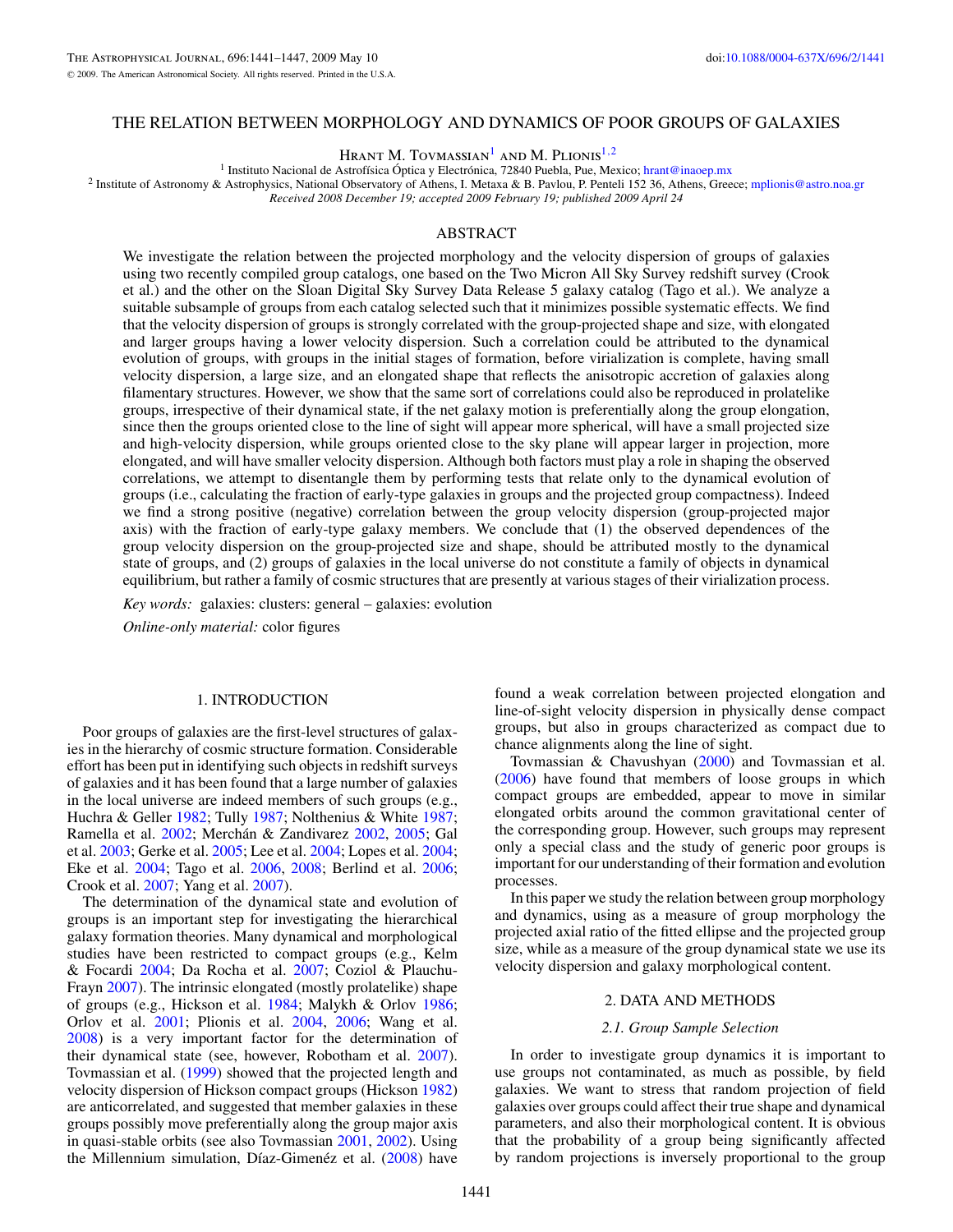<span id="page-1-0"></span>galaxy membership, *nm*. Projection of even one field galaxy may significantly alter the dynamical parameters of poor groups consisting of a few members. For example, Ramella et al. [\(2002\)](#page-6-0) mention that 20%–60% of their groups which mainly consist of less than 10 galaxies, are expected to be contaminated by superpositions of field galaxies. Furthermore, the effect of discreteness in the determination of the shape of groups with a few members is severe (e.g., Paz et al. [2006;](#page-6-0) Plionis et al. [2006\)](#page-6-0), a fact which results into artificially elongated shapes. Moreover, Robotham et al. [\(2007\)](#page-6-0) claimed that poor groups with few galaxy members may have an oblate configuration. The expected galaxy orbits and therefore dynamics in oblate groups differ from that of groups with a prolatelike configuration, which has been shown to be the dominant group and cluster shape (e.g., Malykh & Orlov [1986;](#page-6-0) Plionis et al. [1991,](#page-6-0) [2004,](#page-6-0) [2006;](#page-6-0) de Theije et al. [1995;](#page-6-0) Basilakos et al. [2000;](#page-5-0) Cooray [2000;](#page-5-0) Sereno et al. [2006;](#page-6-0) Wang et al. [2008\)](#page-6-0).

In this study, we use the Two Micron All Sky Survey (2MASS) high-density contrast (HDC) group catalog (Crook et al. [2007\)](#page-6-0) which was constructed by a friends-of-friends algorithm (e.g., Huchra  $\&$  Geller [1982\)](#page-6-0) such that the groups correspond to an overdensity  $\delta \rho / \rho \ge 80$ . We have chosen to study this catalog and not the lower density contrast (LDC) one, which is based on  $\delta\rho/\rho \geq 12$ , since we believe that the HDC catalog is less prone to projection, interloper contamination, and contamination by the large-scale structures from which galaxies are accreted to the groups. We also use the group catalog constructed by Tago et al. [\(2008\)](#page-6-0) from the Sloan Digital Sky Survey (SDSS) Data Release 5, which from now on we will tab as "Tago-SDSS." Although the authors do not provide the overdensity threshold to which their groups correspond, a crude calculation gives  $\delta \rho / \rho \simeq 260$ . The overdensity difference between the two group catalogs is reflected in their projected size distribution with the "Tago-SDSS" groups being significantly smaller than the 2MASS-HDC groups, as can be verified inspecting Figures 3–6 and 8 further below.

Taking into account the problems discussed in the beginning of this section, we wish to limit our study to groups with more than eight members ( $n_m \geqslant 9$ ), and since our aim is to study poor groups we also put an upper limit of  $n_m \leq 12$ . Furthermore, by studying groups in a small  $n<sub>m</sub>$  range we significantly reduce the variable, due to the different group membership, discreteness effects on their measured shape (e.g., Paz et al. [2006;](#page-6-0) Plionis et al. [2006\)](#page-6-0).

One more important issue regarding mostly the high  $n_m$ groups is the fact that the increasing size of the friends-offriends linking radii (radial and transverse), necessary to take into account the decrease of the selection function with redshift, tends to join at higher redshifts nearby (clustered) groups into single entities. Therefore, the probability that the groups are real dynamical entities should decrease with redshift. However, both of the group catalogs used (Crook et al. [2007;](#page-6-0) Tago et al. [2008\)](#page-6-0) have been constructed taking special care for this effect and it appears that indeed the artificial trends, found in previous group catalogs (see the discussion in Plionis et al. [2004,](#page-6-0) [2006\)](#page-6-0), have been significantly suppressed. Nonetheless, by visually inspecting the apparently large and high-velocity dispersionrich groups, we have found that in quite a few occasions they appear to be the byproduct of joining neighboring groups. We would like to remind the reader that Rose [\(1977\)](#page-6-0), Mamon  $(1986, 2008)$  $(1986, 2008)$  $(1986, 2008)$ , and Walke & Mamon  $(1989)$  put forward the idea that some ordinary and compact groups could well be a result of such projection effect (see relevant recent works of



**Figure 1.** Equal area maps of two examples of 2MASS-HDC groups suspect of being composed of unrelated groups and field galaxies. Left panel: the group 1218, with  $n_m = 12$ , consists of two clearly distant subgroups at a projected separation of <sup>∼</sup>1*.*<sup>4</sup> *<sup>h</sup>*−<sup>1</sup> Mpc (at the mean redshift of the whole group) and a mean velocity difference of  $\sim$ 700 km s<sup>-1</sup>. This group is the only clearly "problematic" group in our  $n_m = 9{\text -}12$  sample. Right panel: the group 384, with  $n_m = 13$ , possibly consists of three separate groups with mean radial velocities as indicated in the plot. The projected distance (at the mean redshift of the whole group) of the northern and southern subgroups from the central one is <sup>∼</sup>2 and <sup>∼</sup>1*.*<sup>3</sup> *<sup>h</sup>*−<sup>1</sup> Mpc, respectively.

(A color version of this figure is available in the online journal.)

Díaz-Gimenéz et al.  $2008$  and Brasseur et al. [2009\)](#page-5-0). Of the groups with  $9 \leq n_m \leq 12$  we have found, in the 2MASS-HDC sample, only one that clearly falls in this category (No. 1218; see Figure 1) which we exclude from our analysis. Indeed, the projected distribution of members of this group shows that eight of its members compose a relatively compact group with mean  $V = 1713 \pm 233$  km s<sup>-1</sup>, and a wide triplet located at a projected distance of <sup>∼</sup>1*.*<sup>4</sup> *<sup>h</sup>*−<sup>1</sup> Mpc to the south with mean  $V = 1074 \pm 111$  km s<sup>-1</sup> (distances are measured at the mean redshift of the whole group). $3$  As another example, we present in Figure 1 the map of 2MASS-HDC group No. 384 with a multiplicity  $n_m = 13$  which could consist of two to three probably unrelated groups.

We will also analyze groups (with  $n_m \geqslant 9$ ) based on their estimated virial masses since the magnitude-limited nature of the 2MASS galaxy redshift survey implies that groups of the same multiplicity but at different redshifts correspond to different intrinsic richness. Indeed, the difference of the  $K_{total}$  apparent magnitude (Jarrett et al. [2000\)](#page-6-0) between the brightest and faintest galaxy in the 2MASS-HDC groups with, for example, nine members is  $\approx$ 3.5 mag for nearby groups with  $cz \approx 300$  km s<sup>-1</sup>, and systematically decreases to about 1*.*5 mag for distant groups with  $cz \approx 7000 \,\mathrm{km\,s^{-1}}$ . This shows that faint group members are missed as a function of increasing redshift and thus the distant groups, of apparently the same multiplicity as nearby ones, are intrinsically richer in members above a given luminosity threshold. However, if we assume that the missed faint galaxies randomly sample the distribution of group member velocities, then the mass estimate of the groups will not be systematically affected by the omission of these fainter galaxies and therefore performing an analysis of low- and intermediate-mass groups (i.e., excluding the apparently massive systems which could be artificial) circumvents the previously mentioned problems. Note, however, that the above assumption may not be valid for virialized groups in which dynamical friction has played a relatively important role, and in which case their mass may be underestimated.

In order to have as much as possible a representative sample of the true underlying local group population and to minimize

 $\frac{3}{3}$  Throughout this work, we use  $H_0 = 100 h \text{ km s}^{-1} \text{ Mpc}^{-1}$  with  $h = 0.73$ .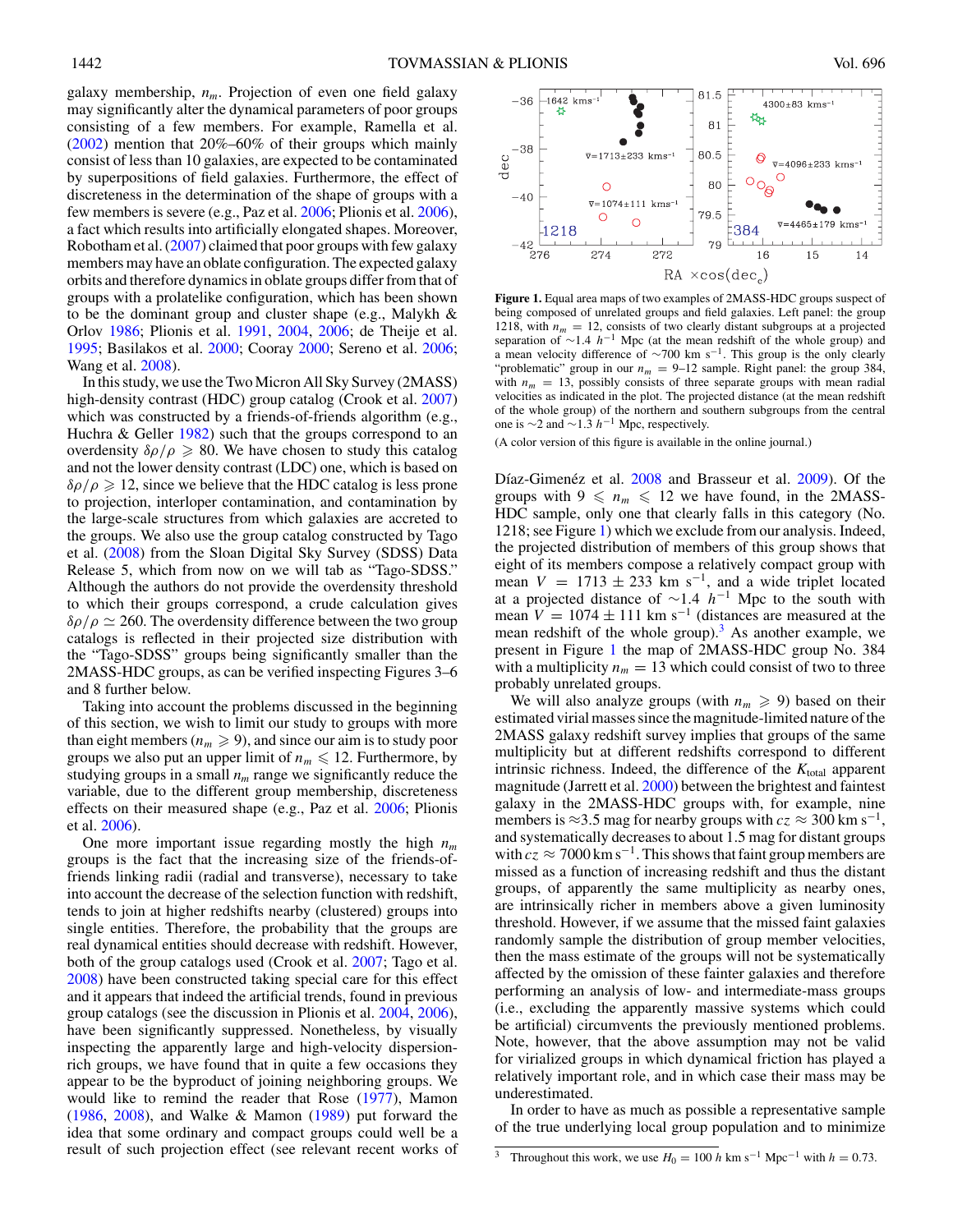<span id="page-2-0"></span>the above-mentioned redshift-dependent systematic biases, we have chosen to study from the Tago-SDSS catalog the groups within  $z \le 0.043$ . Note that the 2MASS-HDC group sample is by construction defined in the local universe ( $z \le 0.033$ ).

### *2.2. Shape and Dynamics Measures*

We determine the projected group shape diagonalizing the moments of inertia tensor, which we construct by weighting each member galaxy by  $1/K_{total}$ , with  $K_{total}$  the apparent  $K$ band galaxy magnitude. This is done in order to weight more the luminous (and thus massive) galaxies, which dominate in shaping the group gravitational potential.

First, the galaxy equatorial positions are transformed into an equal-area coordinate system, centered on the group center of mass (which we determine using obviously the  $1/K_{total}$ weighting scheme). We then evaluate the moments

$$
I_{11} = \sum_{i} w_i (r_i^2 - x_i^2)
$$
  
\n
$$
I_{22} = \sum_{i} w_i (r_i^2 - y_i^2)
$$
  
\n
$$
I_{12} = I_{21} = -\sum_{i} w_i x_i y_i
$$
\n(1)

with  $w_i$  (=1/ $K_{\text{total}}$ ) the statistical weight of each member galaxy and  $r_i$  the distance of the *i*th galaxy from the group center of mass. Note that because the inertia tensor is symmetric, we have  $I_{12} = I_{21}$ . Diagonalizing the inertia tensor

$$
\det(I_{ij} - \lambda^2 M_2) = 0 \quad (M_2 \text{ is a } 2 \times 2 \text{ unit matrix}), \quad (2)
$$

we obtain the eigenvalues  $\lambda_1$ ,  $\lambda_2$ , from which we define the principal axial ratio of the configuration under study by  $q = \lambda_2/\lambda_1 (\equiv b/a)$ , with  $\lambda_1 > \lambda_2$ .

As a measure of the size of the group, we also calculate the mean projected galaxy–galaxy separation and a variant (see below) which we use to estimate the group virial mass (only for the Tago et al. groups, since for the 2MASS-HDC groups the relevant values are provided by the catalog).

The group virial radius, used to determine the group mass, is

$$
R_v = \frac{n_m(n_m - 1)}{\sum_{i=1}^{n_m - 1} \sum_{j=i+1}^{n_m} [D_L \tan(\delta \theta_{ij})]^{-1}},
$$
(3)

where  $D_L$  is the luminosity distance of the group (using  $\Omega_{\Lambda} = 0.7$ ,  $\Omega_{\rm m} = 0.3$ ,  $h = 0.73$ ), and  $\delta\theta_{ij}$  is the angular  $(i, j)$ -pair separation. Using the group velocity dispersion and *Rv*, we can estimate the group's virial mass according to

$$
M_v = \frac{3\pi}{2} \frac{\sigma_v^2 R_v}{G}.
$$
 (4)

Note that  $R_v$  is significantly smaller than the maximum or the mean group galaxy–pair separation. In what follows, we will use as the major axis of each group, *a*, its mean galaxy–pair separation and as its minor axis:  $b = aq$ .

# 3. GROUP MORPHOLOGY–DYNAMICS RELATION

# *3.1. Background Framework*

Do we expect to find a priori any morphology–dynamics relation in a sample of self-gravitating groups of galaxies which



**Figure 2.** Expected morphology–dynamics correlations due to the random orientation with respect to the line of sight of prolate spheroids with intrinsic  $q = 0.5$  and major axis  $q = 1$  Mpc. The red line is the expected theoretical curves, while the black points represent random realizations in which each group is sampled by 10 "galaxies."

(A color version of this figure is available in the online journal.)

are in dynamical equilibrium? The answer is probably no, since in such a case the velocity dispersion of the group should reflect its virial mass, while the group shape should be quasi-spherical since relaxation processes will have (mostly) isotropized the initial anisotropic group phase space. If, however, a group morphology–dynamics relation is found, then it could be due to either of the two possible causes (or a combination of both).

- 1. The groups of galaxies in the sample are not all virialized but at different evolutionary stages, and therefore it is possible to find a correlation between their velocity dispersion (as a measure of their dynamical state) and the group size and axial ratio, since a group at its early stages of formation will have a larger size, with respect to their final dynamical relaxed state, and it will be more elongated reflecting the initial anisotropic accretion of matter along filamentary structures (e.g., West [1994\)](#page-6-0).
- 2. Since groups of galaxies are prolatelike, as has been found by numerous studies (see the introduction), and if galaxies move predominantly along the group elongation, then the size, the axial ratio, and the velocity dispersion of the groups will depend on the group orientation with respect to the line of sight. The nearer is the orientation of the threedimensional major axis of a group to the line of sight, the smaller will appear its size, the larger its axial ratio, and velocity dispersion (Tovmassian et al. [1999,](#page-6-0) [2006,](#page-6-0) and references therein). In effect, performing a simple Monte Carlo simulation in which we randomly orient with respect to the line of sight, 1000 intrinsically prolate groups with  $q = 0.5$ ,  $a = 1$  Mpc, and velocity dispersion  $\sigma_v$ 200 km s−<sup>1</sup> strictly along its major axis, we obtain in Figure 2 the red curves, which constitute the theoretical expectation in the presence of no discreetness. If now we sample each group by 10 "galaxies," we again obtain very significant  $q-\sigma_v$  and  $a-\sigma_v$  correlations but with a large scatter. It is important to note that (1) in this model the  $a-\sigma_v$  correlation is stronger than the  $q-\sigma_v$  correlation while no  $b-\sigma_v$  correlation expected, and (2) the observed scatter in Figure 2 is solely due to sampling randomly each Monte Carlo group by 10 "galaxies." More scatter should be expected, however, in a more realistic situation in which the intrinsic range of group sizes and velocity dispersions would have been taken into account.

In fact, the intrinsic spread in group sizes could effectively mask the possible morphology–dynamics correlations, and thus even a weak correlation should be considered as a hint of a true underlying effect.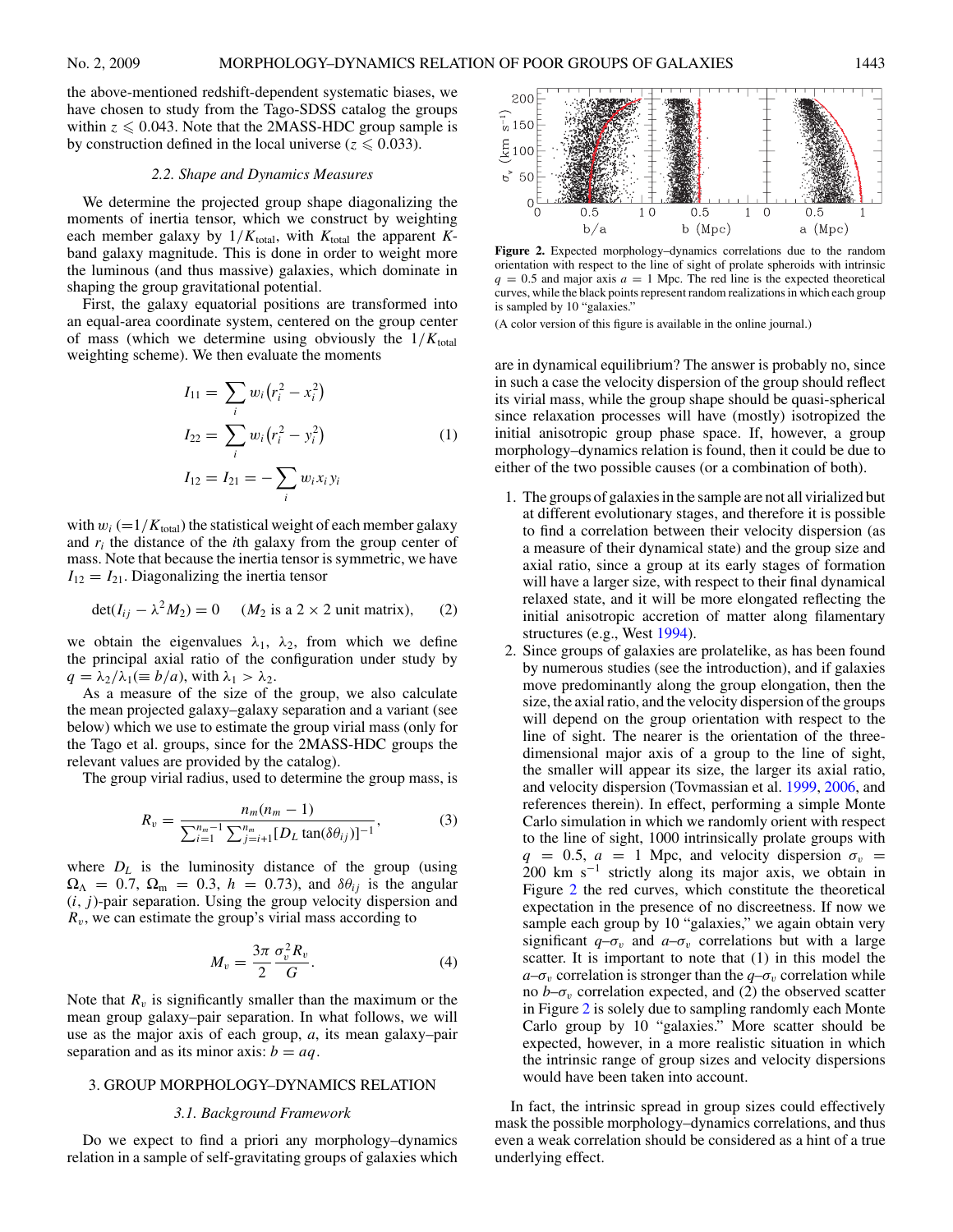

**Figure 3.** Morphology–dynamics correlations of the 2MASS-HDC groups: from left to right the  $q-\sigma_v$ ,  $b-\sigma_v$ , and  $a-\sigma_v$  scatter diagrams.

(A color version of this figure is available in the online journal.)



**Figure 4.** Morphology–dynamics correlations of the Tago-SDSS groups: from left to right the  $q-\sigma_v$ ,  $b-\sigma_v$ , and  $a-\sigma_v$  scatter diagrams. (A color version of this figure is available in the online journal.)

## *3.2. Possible Systematic Effects*

Any systematic redshift dependence of  $\sigma_v$  and group size, introduced by the convolution of the friends-of-friends groupfinding algorithm and the magnitude-limited nature of the underlying galaxy catalogs (see the discussion in Plionis et al. [2006\)](#page-6-0), produces a dependence of the group size and the velocity dispersion with redshift (at higher *z*'s you get large groups with higher  $\sigma_v$ ), which could also results in an artificial correlation between *a* and  $\sigma_v$ , but such that  $a \propto \sigma_v$  (opposite to what predicted by either of the possibilities discussed previously).

We have tested whether such bias is present in the presently analyzed group samples (as has been found in previous group samples; see the discussion in Plionis et al. [2004,](#page-6-0) [2006\)](#page-6-0) and found that for the 2MASS-HDC samples there is a relatively weak  $\sigma_v$ –*z* correlation ( $R = 0.29$  with  $P = 0.02$ ) and an insignificant *a*–*z* correlation ( $R = 0.18$  with  $P = 0.18$ ), probably due to the special effort put by the authors to reduce such sys-tematics (Crook et al. [2007\)](#page-6-0). The positive  $\sigma_v$ –*z* correlation could well be due to the expected volume effect (i.e., at higher *z*'s, a large fraction of the group mass function is sampled). Regarding the SDSS-Tago groups, we find no correlation whatsoever between either  $\sigma_v$  nor *a* with redshift, again an indication that the authors managed to suppress the systematics from which many other group catalogs suffer.

#### *3.3. Results*

In Figures 3 and 4, we plot the scatter diagrams between the group shape parameters and their velocity dispersion for both group catalogs analyzed. It is evident that we do find the qualitatively expected correlations which are quite strong and significant in both catalogs of groups. The Pearson correlation coefficients  $R$  and corresponding random probabilities  $P$  for the considered group subsamples are presented in Table 1. It is evident that the velocity dispersion  $\sigma_v$  of groups increases with increasing *q*, while it decreases with increasing the group major axis *a* (while the opposite is expected if it would have been due to

**Table 1** The Pearson Correlation Coefficients *R* and Corresponding Random Probabilities  $P$  for the 2MASS-HDC and Tago-SDSS Group Samples with  $9 \leqslant n_m \leqslant 12$ 

| Catalog                                                                                             | No. | $q-\sigma_v$ |               | $b-\sigma_v$ |               | $a-\sigma_v$ |                                   |
|-----------------------------------------------------------------------------------------------------|-----|--------------|---------------|--------------|---------------|--------------|-----------------------------------|
|                                                                                                     |     | $R_{\perp}$  | $\mathcal{D}$ | R            | $\mathcal{D}$ |              | D                                 |
| 2MASS-HDC 59 0.396 0.0019<br>Tago-SDSS 140 0.260 0.0019 $-0.05$ 0.557 $-0.380$ 3 × 10 <sup>-6</sup> |     |              |               |              |               |              | $0.112$ $0.398$ $-0.361$ $0.0046$ |

**Table 2** The Pearson Correlation Coefficients *R* and Corresponding Random Probabilities  $P$  for the 2MASS-HDC and Tago-SDSS Group Samples in Different Mass Ranges

|                          |     |              | 2MASS-HDC     |              |               |              |                    |
|--------------------------|-----|--------------|---------------|--------------|---------------|--------------|--------------------|
| $\log M/M_{\odot}$ Range | No. | $q-\sigma_v$ |               | $b-\sigma_v$ |               | $a-\sigma_v$ |                    |
|                          |     | R            | $\mathcal{P}$ | R            | $\mathcal{P}$ | R            | ${\cal P}$         |
| $12 - 13$                | 7   | 0.71         | 0.07          | 0.78         | 0.036         | 0.61         | 0.14               |
| $13 - 13.5$              | 18  | 0.49         | 0.04          | 0.31         | 0.21          | $-0.34$      | 0.16               |
| 13.5–13.75               | 23  | 0.48         | 0.02          | $-0.54$      | 0.008         | $-0.85$      | ${<}10^{-6}$       |
| 13.75-14                 | 29  | 0.06         | 0.74          | $-0.55$      | 0.002         | $-0.84$      | ${<}10^{-6}$       |
|                          |     |              | Tago-SDSS     |              |               |              |                    |
| $\log M/M_{\odot}$ Range | No. | $q-\sigma_v$ |               | $b-\sigma_v$ |               | $a-\sigma_v$ |                    |
|                          |     | R            | $\mathcal{P}$ | R            | $\mathcal{P}$ | R            | $\mathcal{P}$      |
| $12 - 13$                | 78  | 0.24         | 0.032         | $-0.19$      | 0.09          | $-0.54$      | ${<}10^{-6}$       |
| $13 - 13.25$             | 70  | 0.33         | 0.006         | $-0.35$      | 0.003         | $-0.79$      | ${<}10^{-6}$       |
| 13.25–13.5               | 71  | 0.00         | 0.96          | $-0.45$      | $10^{-5}$     | $-0.66$      | ${<}10^{-6}$       |
| $13.5 - 13.8$            | 36  | 0.64         | $10^{-5}$     | 0.04         | 0.79          | $-0.69$      | $2 \times 10^{-6}$ |

the systematics discussed previously). An additional systematic effect that acts in the direction of diluting a positive  $q-\sigma_v$ correlation is that, within any  $n_m$  bin, the range of group virial masses traced will tend to induce an anticorrelation between *q* and  $\sigma_v$ , since more massive halos are more elongated (lower *q*) and have a higher velocity dispersion with respect to lessmassive halos (e.g., Jing & Suto [2002;](#page-6-0) Kasun & Evrard [2005;](#page-6-0) Allgood et al. [2006;](#page-5-0) Bett et al. [2007;](#page-5-0) Ragone-Figueroa & Plionis [2007;](#page-6-0) Wang et al. [2008\)](#page-6-0). This implies that the observed shape– dynamics correlation is, in effect, stronger than that observed. Note also that a weak but nonsignificant correlation is found between the groups minor axis and velocity dispersion. As we will see further below (Figure 4), this is due to the lower mass groups which do not show a negative  $b-\sigma_v$  correlation.

Probably a more instructive view of the morphology– dynamics correlations, which is free of the bias of mixing poor nearby and richer distant groups of the same multiplicity  $(n_m)$ , is to divide the group samples into ranges of mass, according to Equation [\(4\)](#page-2-0). To this end, we use all groups with  $n_m \geq 9$ and divided each group sample in four bins of mass, excluding groups with  $M > 10^{14} h^{-1} M_{\odot}$ , which actually correspond to clusters. A further reason to exclude the high-mass groups is the contamination problem we have identified in some apparently high-velocity dispersion groups (see Figure [1\)](#page-1-0).

In Figures [5](#page-4-0) and [6](#page-4-0) and in Table 2, we present the same morphology–dynamics correlations as before, but dividing the groups in bins of mass. The correlations are now more evident, with different mass range groups occupying a clearly delineated region in the  $q-\sigma_v$ ,  $b-\sigma_v$ , and  $a-\sigma_v$  planes. Although the number of 2MASS-HDC groups in each mass range is small, the  $q-\sigma_v$ correlations are systematic and significant (with the exception of the highest mass range which could be affected by the previously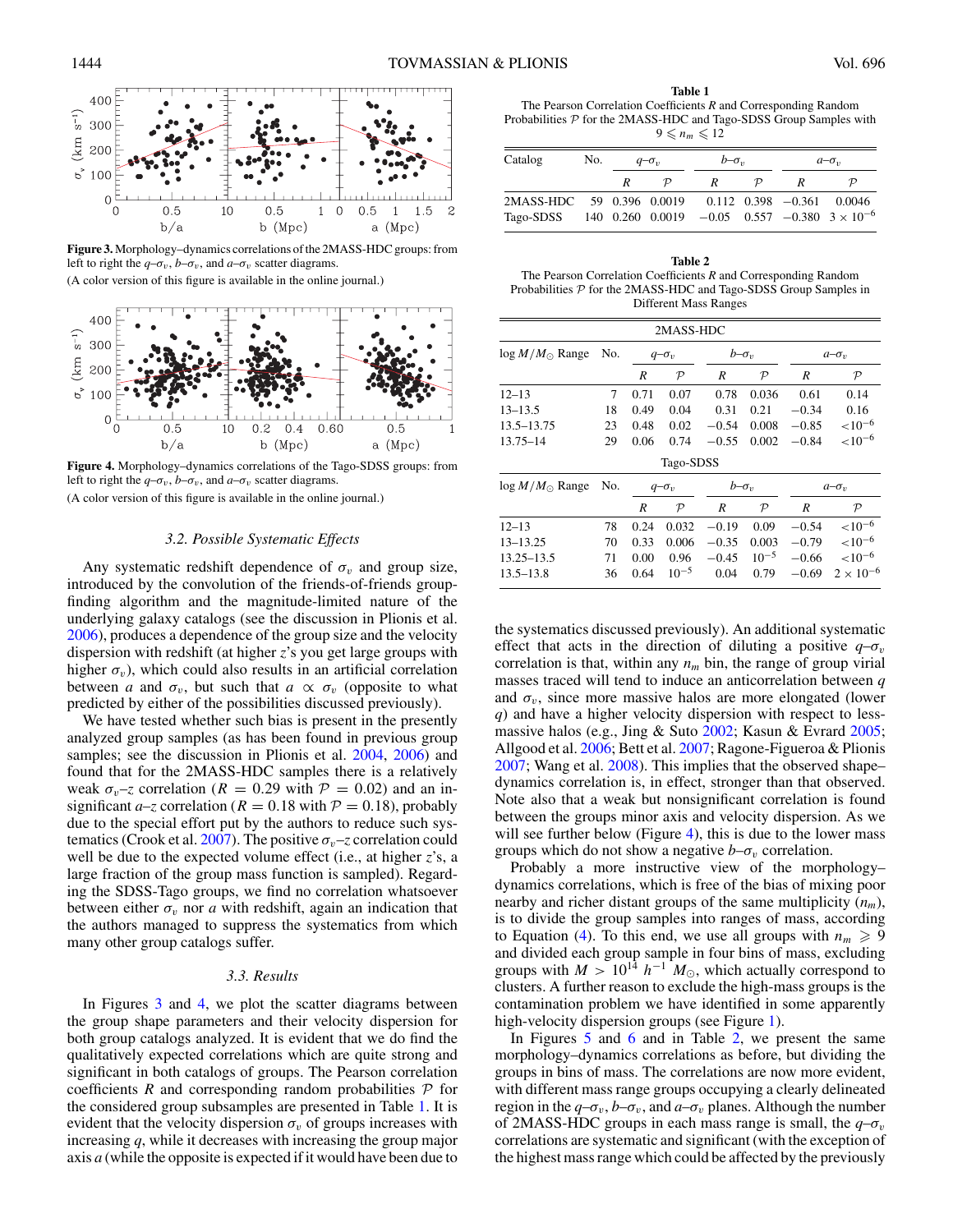<span id="page-4-0"></span>

**Figure 5.** Morphology–dynamics correlations of the 2MASS-HDC groups in different mass ranges: from left to right the  $q-\sigma_v$ ,  $b-\sigma_v$ , and  $a-\sigma_v$  scatter diagrams. The stars correspond to  $12 < \log M/M_{\odot} \leq 13$ , blue open circles to  $13 < \log M/M_{\odot} \leq 13.5$ , green filled circles to  $13.5 < \log M/M_{\odot} \leq 13.75$ , and magenta open squares to  $13.75 < \log M/M_{\odot} \leq 14$ .

mentioned problems). The  $a-\sigma_v$  and  $b-\sigma_v$  correlations are present only for groups with  $M \ge 10^{13.5} h^{-1} M_{\odot}$ . Similar and more significant correlations are found in the case of the Tago-SDSS groups. Here, however, the  $a-\sigma_v$  correlations are extremely significant, while there is also a significant correlation of the minor axis with velocity dispersion.

## *3.4. Orientation or Virialization?*

For the orientation paradigm to work in producing the observed correlations, it is also important to have galaxies moving predominantly along the prolatelike group major axis. Such galaxy motions are generally expected in the hierarchical structure formation scenario, where groups and clusters of galaxies are formed by anisotropic accretion and merging along filamentary large-scale structures (e.g., West [1994\)](#page-6-0). However, the possible predominance of such galaxy orbits would also imply that the groups are not virialized, since virialization would mix the phase space and erase (mostly) the memory of the initial directional accretion (see, however, van Haarlem & van de Weygaert [1993\)](#page-6-0).

It is interesting to point out that the observed  $a-\sigma_v$  correlations are generally more significant than those of  $q-\sigma_v$ , a fact which agrees also with the expectations of the orientation paradigm (see Figure [2\)](#page-2-0), and could be attributed to the dispersion of the minor axis, *b*, which does not depend on the group orientation.

Therefore, although both discussed causes of the observed group morphology–dynamics correlations should be at work, we attempt to disentangle which of the two, if any, dominates. To this end we consider two tests, one based on the morphological content of groups of galaxies, since a proxy of their dynamical state should be their morphological content, and the other based on the expectation of the virialization process to compactify the initial dispersed group morphology.

### *3.4.1. Morphological Content of Groups*

It has been shown that galaxies in clusters evolve mainly by dynamical interactions and merging (e.g., Goto [2005\)](#page-6-0). It also appears that mergers, strangulation as well as interactions with the hot diffuse gas (for the richest groups) act in the group environment and affect the morphology and gas content of member galaxies (e.g., Barnes [1985;](#page-5-0) Zabludoff & Mulchaey [1998;](#page-6-0) Hashimoto & Oemler [2000;](#page-6-0) Coziol & Plauchu-Frayn [2007;](#page-5-0) Rasmussen et al. [2008\)](#page-6-0). The efficiency of galaxy interactions in altering the morphology and gas content of galaxy group members depends on their relative velocity, being more efficient in low-velocity dispersion groups (e.g., Mamon [1992\)](#page-6-0), which implies that such processes should be relatively frequent in the early stages of the group dynamical evolution. While galaxy



**Figure 6.** Morphology–dynamics correlations of the Tago-SDSS groups in different mass ranges: from left to right the  $q-\sigma_v$ ,  $b-\sigma_v$ , and  $a-\sigma_v$  scatter diagrams. The stars correspond to  $12 < \log M/M_{\odot} \leq 13$ , blue open circles to  $13 < \log M/M_{\odot} \le 13.25$ , green multiple crosses to  $13.25 < \log M/M_{\odot} \le$ 13.5, and magenta open squares to  $13.5 < \log M/M_{\odot} \leq 13.75$ .

interactions and merging occur, contemporary the host group evolves dynamically and therefore the fraction of E*/*S0 galaxies should appear high in dynamically advanced (high-velocity dispersion) groups. Indeed, the fraction of E/S0 galaxies, *f*E*/*S0, in groups appears to increase with increasing group velocity dispersion (e.g., Tovmassian et al. [2004;](#page-6-0) Aguerri et al. [2007\)](#page-5-0), a fact which could also be viewed as a manifestation of the known *density–morphology* relation at the groups scale (Postman & Geller [1984\)](#page-6-0).

Therefore, if we also verify for our current group samples a correlation between morphological content,  $f_{E/S0}$ , and group velocity dispersion then this would clearly suggest that the observed range of velocity dispersions is related mostly to the group dynamical state and not to the group orientation (in which case no  $f_{E/S0} - \sigma_v$  correlation is expected). We apply this test to the well defined 2MASS-HDC groups with  $n_m = 9-12$ . We used those groups with 9–10 members for which the morphological type of no more than one member galaxy was unknown, and groups with 11–12 members, the morphological types of no more than two galaxies were unknown. We took morphological types of member galaxies from the NASA/IPAC Extragalactic Database (NED). The total number of groups used is 33 and their  $\sigma_v$ – $f_{E/S0}$  scatter diagram is presented in the left panel of Figure [7](#page-5-0) (we also show in this plot with an empty dot the excluded No. 1218 group, suspected of being contaminated by multipole groups; see Section [2.1\)](#page-0-0) and it is evident that  $f_{E/S0}$  strongly increases with increasing  $\sigma_v$ . The Pearson correlation coefficient and random probability are  $R = 0.54$  and  $\mathcal{P} = 3 \times 10^{-4}$ , respectively, showing that the  $\sigma_v$ – $f_{E/S0}$  correlation is indeed very significant.

During virialization, the groups should become more compact and their major axis should decrease. If this is so, then the  $\sigma_v$ – $f_{E/S0}$  correlation implies that there should also be a  $a-\sigma_v$  correlation. Indeed, the right panel of Figure [7](#page-5-0) shows the corresponding correlation with coefficient  $R = 0.44$  and random probability  $P = 0.01$ . The  $q - f_{E/S0}$  correlation is weak and not significant which could well be due to the influence of the large dispersion of the group minor axis, *b*.

## *3.4.2. Minor Axis and Group-projected Size*

In the orientation paradigm, the increase of the velocity dispersion takes place with corresponding decrease of the projected major axis of a group, while the minor axis remains unchanged (see Figure [2\)](#page-2-0). Meanwhile, during virialization both the projected major and minor axes, and thus the projected surface (*S*) of a self-gravitating system should decrease becoming more compact. Indeed, we have found that the projected minor axes of most of the analyzed samples of groups decrease with increasing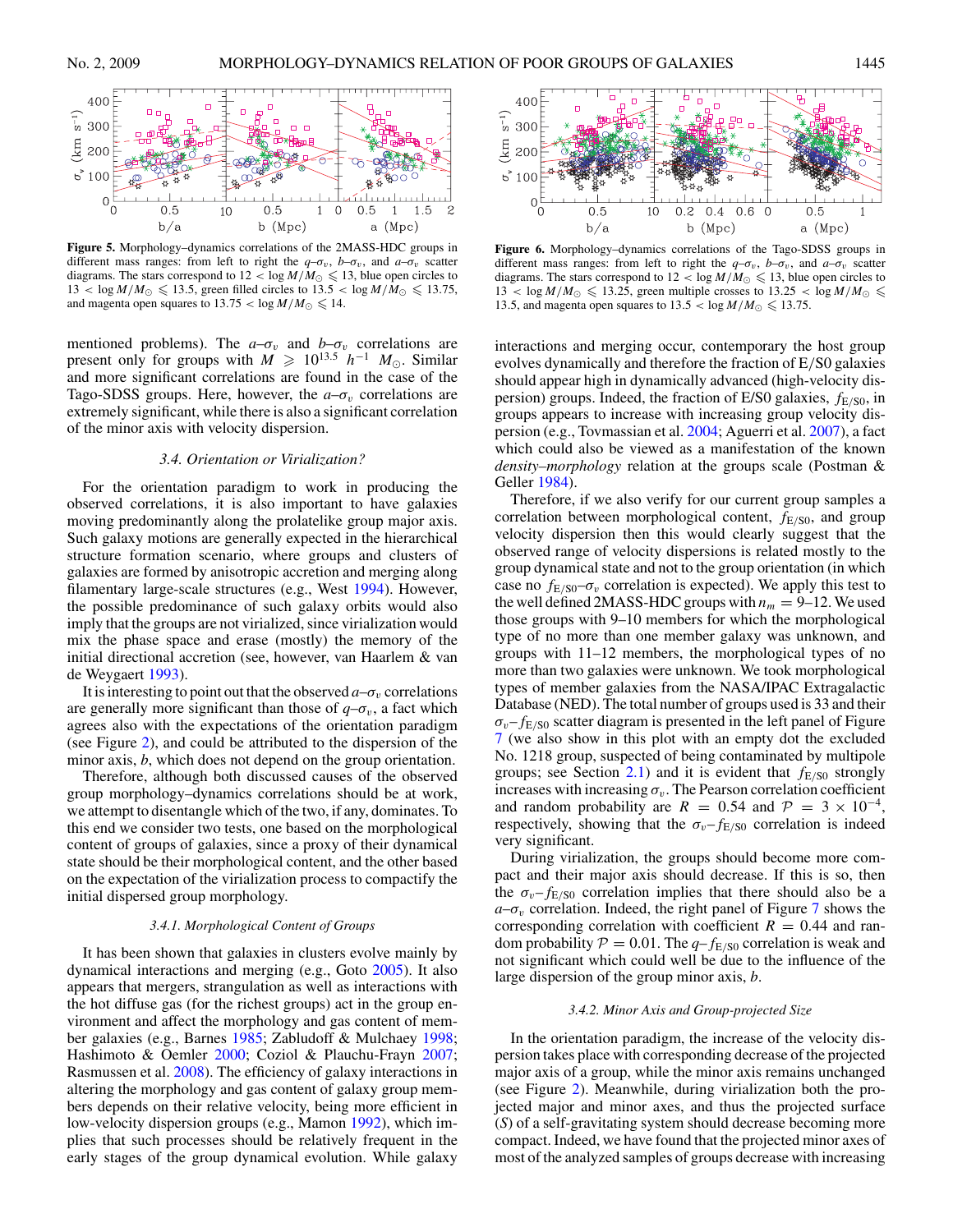<span id="page-5-0"></span>

 $0.2$ 0 300 4000  $\,0\,$  $100$ 200  $0.5$ 1.5  $\overline{c}$  $\sigma_{v}$  (km s<sup>-1</sup>) a (Mpc)

**Figure 7.** Dependence of the fraction *f*E*/*S0 of early-type galaxies in groups on the group velocity dispersion  $\sigma_v$  (left panel) and major-axis size (right panel). (A color version of this figure is available in the online journal.)



**Figure 8.** Dependence of the projected group surface (*S*) on the group velocity dispersion, *σv* for subsamples of different masses. Left panel: 2MASS-HDC groups (symbols as in Figure [5\)](#page-4-0). Right panel: SDSS-Tago groups (symbols as in Figure [6\)](#page-4-0).

(A color version of this figure is available in the online journal.)

velocity dispersion. Note, however, that projection effects and the presence of interlopers will affect more the projected minor axis, with respect to the major axis, of an intrinsically elongated group, and thus weaken any true correlations between *b* and  $\sigma_v$ . This, as well as low-number statistics, could be the reasons why the low-mass 2MASS-HDC groups (see Figure [5\)](#page-4-0) do not show a negative  $b-\sigma_v$  correlation.

Obviously, the  $a-\sigma_v$  and  $b-\sigma_v$  correlations translate into a *S*– $\sigma$ <sub>v</sub> correlation with a rate of variation, in the virialization case, which is higher than that caused by orientation (in which case only *a* decreases with increasing  $\sigma_v$ ). In Figure 8, we present the  $S-\sigma_v$  correlations for the mass-defined 2MASS-HDC and Tago-SDSS groups. It is evident that, depending on group virial mass, the group surface varies by 5–8 times within the range covered by the group velocity dispersion. The corresponding variation in the case of the orientation paradigm is expected to be ∼1*/q*, which means that for the observed groups (which have  $\langle q \rangle \sim 0.5$ ) the expected surface variation, within the indicated velocity dispersion range, is ∼2 (as seen also in the right panel of Figure [2\)](#page-2-0), significantly smaller than what observed.

# 4. CONCLUSIONS

If a family of cosmic structures are all virialized, there is no reason to find any significant morphology–dynamics correlations. Such a correlation may be expected in two cases: (1) if the galaxy group members have a net motion predominantly along the group elongation, as expected in dynamical young

groups which form by anisotropic accretion of matter along filamentary large-scale structures, then due to projection there must be a positive correlation between the group axial ratio *q* and the group radial velocity dispersion, and a negative correlation between the projected group major axis and the group radial velocity dispersion, and (2) if virialization is currently at work, which will tend to compactify and sphericalize the initial volume from which the structures form, as well as increase its velocity dispersion.

We searched for such correlations using 2MASS-HDC (Crook et al. [2007\)](#page-6-0) and SDSS Data Release 5 (Tago et al. [2008\)](#page-6-0) catalogs of groups. In order to avoid discreteness and interloper contamination effects we have performed two analyses, one based solely on group samples defined by their apparent multiplicity  $(n_m = 9-12)$  and the other based on samples defined in bins of group virial mass.

We found significant negative  $a-\sigma_v$  and positive  $q-\sigma_v$  correlations, although the observed correlations could have been substantially weakened by many effects, among which also a distance-dependent bias by which at larger redshifts the detected group length and velocity dispersion increases artificially. However, we have verified that the analyzed groups, due to the specific care taken by the authors that constructed them, do not suffer significantly of this effect.

We have also found a positive and significant correlation between the early-type galaxy content and the group velocity dispersion, as well as a negative correlation between the earlytype galaxy content and the group major axis. These correlations indicate that the cause of the group morphology–velocity dispersion trend should be attributed mostly to the dynamical evolution of structures and not to their orientation with respect to the line of sight.

Our final conclusion, based on all available evidence regarding the observed group morphology–dynamics and morphological content–dynamics relations, is that the groups of galaxies in the local universe do not constitute a family of objects in dynamical equilibrium, but rather a family of cosmic structures that are presently at various stages of their virialization process. We also expect that the observed group morphology–dynamics correlations are affected by the group orientation with respect to the line of sight, but such an effect works in the same direction as the virialization process.

M.P. acknowledges funding by CONACyT grant 2005-49878. This research has made use of the NASA/IPAC Extragalactic Database (NED) which is operated by the Jet Propulsion Laboratory, California Institute of Technology, under contract with the National Aeronautics and Space Administration. We thank Cinthia Ragone-Figueroa, Gary Mamon, and Manuel Merchán for useful suggestions and comments.

### REFERENCES

- Aguerri, J. A. L., Sanchez-Janssen, R., & Muñoz-Tunon, C. 2007, [A&A,](http://dx.doi.org/10.1051/0004-6361:20066478) [471,](http://adsabs.harvard.edu/cgi-bin/bib_query?2007A&A...471...17A) [17](http://adsabs.harvard.edu/cgi-bin/bib_query?2007A&A...471...17A)
- Allgood, B. F., Flores, A., Primack, J. R., Kravtsov, A. V., Wechsler, R. H., Faltenbacher, A., & Bullock, J. S. 2006, [MNRAS,](http://dx.doi.org/10.1111/j.1365-2966.2006.10094.x) [367, 1781](http://adsabs.harvard.edu/cgi-bin/bib_query?2006MNRAS.367.1781A)
- Barnes, J. 1985, MNRAS, [215, 517](http://adsabs.harvard.edu/cgi-bin/bib_query?1985MNRAS.215..517B)
- Basilakos, S., Plionis, M., & Maddox, S. J. 2000, [MNRAS,](http://dx.doi.org/10.1046/j.1365-8711.2000.03590.x) [316, 779](http://adsabs.harvard.edu/cgi-bin/bib_query?2000MNRAS.316..779B)
- Berlind, A. A., et al. 2006, [ApJS,](http://dx.doi.org/10.1086/508170) [167, 1](http://adsabs.harvard.edu/cgi-bin/bib_query?2006ApJS..167....1B)
- Bett, P., Eke, V., Frenk, C. S., Jenkins, A., Helly, J., & Navarro, J. 2007, [MNRAS,](http://dx.doi.org/10.1111/j.1365-2966.2007.11432.x) [376, 215](http://adsabs.harvard.edu/cgi-bin/bib_query?2007MNRAS.376..215B)
- Brasseur, C. M., McConnachie, A. W., Ellison, S. L., & Patton, D. R. 2009, [MNRAS,](http://dx.doi.org/10.1111/j.1365-2966.2008.14092.x) 392, 1141
- Cooray, R. A. 2000, [MNRAS,](http://dx.doi.org/10.1046/j.1365-8711.2000.03260.x) [313, 783](http://adsabs.harvard.edu/cgi-bin/bib_query?2000MNRAS.313..783C)
- Coziol, R., & Plauchu-Frayn, I. 2007, [AJ,](http://dx.doi.org/10.1086/513514) [133, 2630](http://adsabs.harvard.edu/cgi-bin/bib_query?2007AJ....133.2630C)

 $0.8$ 

 $0.6$  $\rm f_{E/S0}$  $0.4$